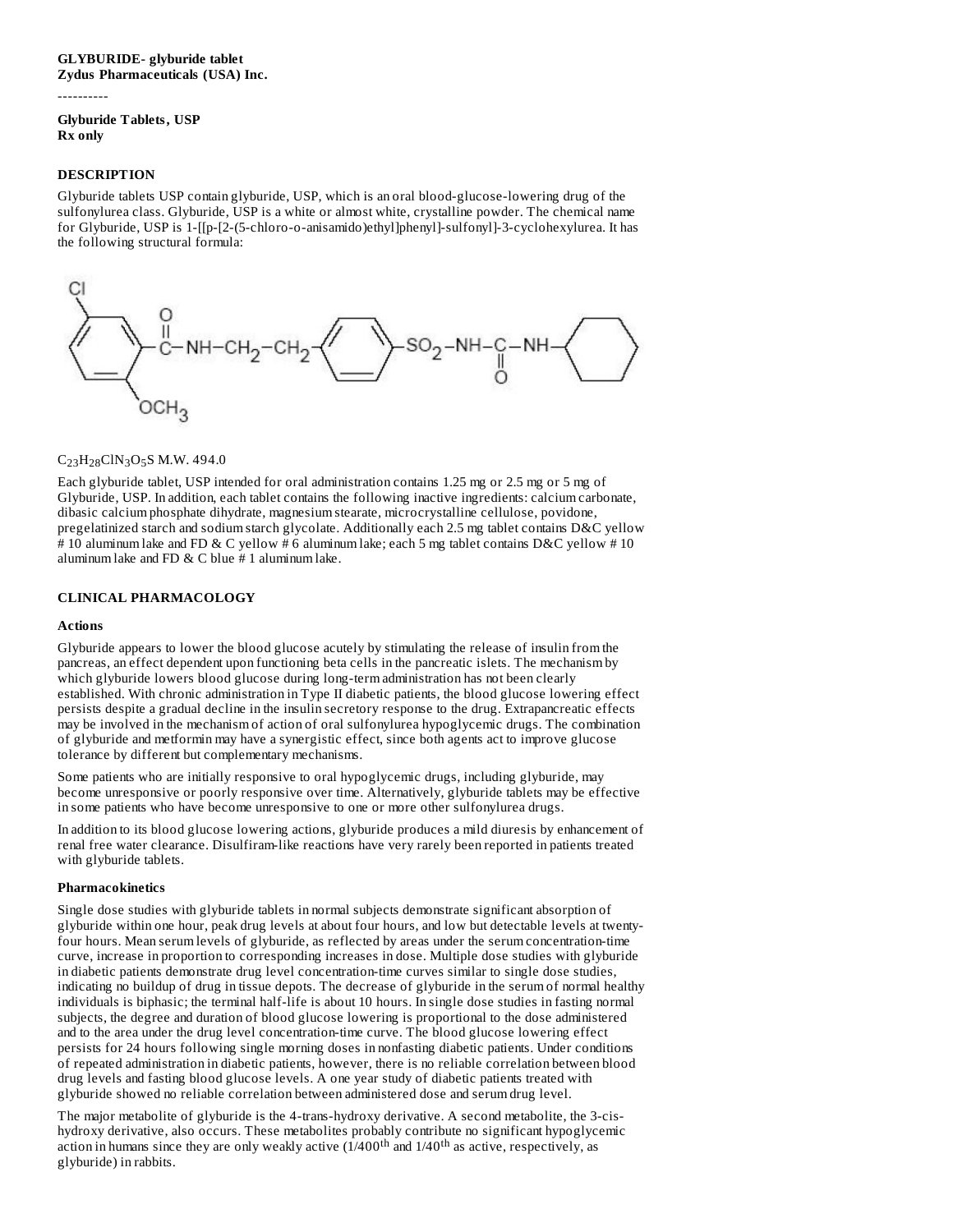Glyburide is excreted as metabolites in the bile and urine, approximately 50% by each route. This dual excretory pathway is qualitatively different from that of other sulfonylureas, which are excreted primarily in the urine.

Sulfonylurea drugs are extensively bound to serum proteins. Displacement from protein binding sites by other drugs may lead to enhanced hypoglycemic action. *In vitro*, the protein binding exhibited by glyburide is predominantly non-ionic, whereas that of other sulfonylureas (chlorpropamide, tolbutamide, tolazamide) is predominantly ionic. Acidic drugs such as phenylbutazone, warfarin, and salicylates displace the ionic-binding sulfonylureas from serum proteins to a far greater extent than the non-ionic binding glyburide. It has not been shown that this difference in protein binding will result in fewer drug-drug interactions with glyburide tablets in clinical use.

# **INDICATIONS AND USAGE**

Glyburide tablets, USP are indicated as an adjunct to diet and exercise to improve glycemic control in adults with type 2 diabetes mellitus.

# **CONTRAINDICATIONS**

Glyburide tablets are contraindicated in patients with:

- 1. Known hypersensitivity or allergy to the drug.
- 2. Diabetic ketoacidosis, with or without coma. This condition should be treated with insulin.
- 3. Type I diabetes mellitus.
- 4. Concomitant administration of bosentan.

# **SPECIAL WARNING ON INCREASED RISK OF CARDIOVASCULAR MORTALITY**

**The administration of oral hypoglycemic drugs has been reported to be associated with increas ed cardiovas cular mortality as compared to treatment with diet alone or diet plus insulin. This warning is bas ed on the study conducted by the University Group Diabetes Program (UGDP), a long-term prospective clinical trial designed to evaluate the effectiveness of glucos elowering drugs in preventing or delaying vas cular complications in patients with non-insulindependent diabetes. The study involved 823 patients who were randomly as signed to one of four treatment groups.**

UGDP reported that patients treated for 5 to 8 years with diet plus a fixed dose of tolbutamide (1.5 **grams per day) had a rate of cardiovas cular mortality approximately 2½ times that of patients** treated with diet alone. A significant increase in total mortality was not observed, but the use of **tolbutamide was dis continued bas ed on the increas e in cardiovas cular mortality, thus limiting the opportunity for the study to show an increas e in overall mortality. Despite controversy regarding the interpretation of thes e results, the findings of the UGDP study provide an adequate basis for this warning. The patient should be informed of the potential risks and advantages of glyburide and of alternative modes of therapy.**

**Although only one drug in the sulfonylurea class (tolbutamide) was included in this study, it is prudent from a safety standpoint to consider that this warning may also apply to other oral** hypoglycemic drugs in this class, in view of their close similarities in mode of action and chemical **structure.**

#### **PRECAUTIONS**

**Bioavailability studies have demonstrated that micronized glyburide tablets 3 mg provide s erum glyburide concentrations that are not bioequivalent to thos e from nonmicronized glyburide tablets 5 mg. Therefore, patients should be retitrated when transferred from micronized glyburide tablets or other oral hypoglycemic agents.**

#### **General**

#### Macrovascular Outcomes

There have been no clinical studies establishing conclusive evidence of macrovascular risk reduction with glyburide or any other anti-diabetic drug.

#### Hypoglycemia

All sulfonylureas are capable of producing severe hypoglycemia. Proper patient selection and dosage and instructions are important to avoid hypoglycemic episodes. Renal or hepatic insufficiency may cause elevated drug levels of glyburide and the latter may also diminish gluconeogenic capacity, both of which increase the risk of serious hypoglycemic reactions. Elderly, debilitated or malnourished patients, and those with adrenal or pituitary insufficiency, are particularly susceptible to the hypoglycemic action of glucose-lowering drugs. Hypoglycemia may be difficult to recognize in the elderly and in people who are taking beta-adrenergic blocking drugs. Hypoglycemia is more likely to

occur when caloric intake is deficient, after severe or prolonged exercise, when alcohol is ingested, or when more than one glucose lowering drug is used. The risk of hypoglycemia may be increased with combination therapy.

#### Loss of Control of Blood Glucose

When a patient stabilized on any diabetic regimen is exposed to stress such as fever, trauma, infection or surgery, a loss of control may occur. At such times it may be necessary to discontinue glyburide and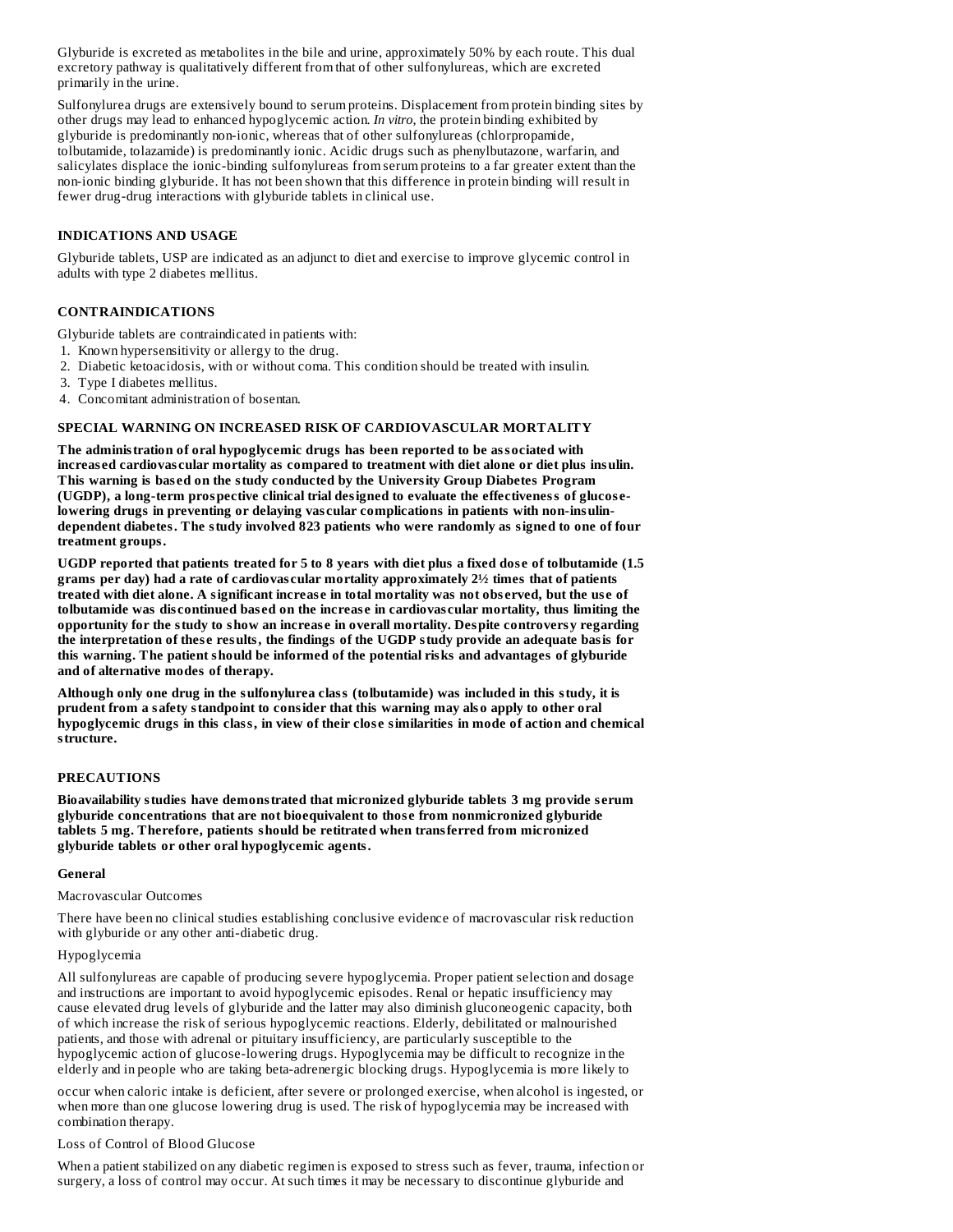#### surgery, a loss of control may occur. At such times it may be necessary to discontinue glyburide and administer insulin.

The effectiveness of any hypoglycemic drug, including glyburide, in lowering blood glucose to a desired level decreases in many patients over a period of time which may be due to progression of the severity of diabetes or to diminished responsiveness to the drug. This phenomenon is known as secondary failure, to distinguish it from primary failure in which the drug is ineffective in an individual patient when glyburide is first given. Adequate adjustment of dose and adherence to diet should be assessed before classifying a patient as a secondary failure.

#### Hemolytic Anemia

Treatment of patients with glucose 6-phosphate dehydrogenase (G6PD) deficiency with sulfonylurea agents can lead to hemolytic anemia. Because glyburide belongs to the class of sulfonylurea agents, caution should be used in patients with G6PD deficiency and a non-sulfonylurea alternative should be considered. In postmarketing reports, hemolytic anemia has also been reported in patients who did not have known G6PD deficiency.

## **Information for Patients**

Patients should be informed of the potential risks and advantages of glyburide and of alternative modes of therapy. They also should be informed about the importance of adherence to dietary instructions, of a regular exercise program, and of regular testing of urine and/or blood glucose.

The risks of hypoglycemia, its symptoms and treatment, and conditions that predispose to its development should be explained to patients and responsible family members. Primary and secondary failure also should be explained.

# **Physician Couns eling Information for Patients**

In initiating treatment for type 2 diabetes, diet should be emphasized as the primary form of treatment. Caloric restriction and weight loss are essential in the obese diabetic patient. Proper dietary management alone may be effective in controlling the blood glucose and symptoms of hyperglycemia. The importance of regular physical activity should also be stressed, and cardiovascular risk factors should be identified and corrective measures taken where possible. Use of glyburide or other antidiabetic medications must be viewed by both the physician and patient as a treatment in addition to diet and not as a substitution or as a convenient mechanism for avoiding dietary restraint. Furthermore, loss of blood glucose control on diet alone may be transient, thus requiring only short-term administration of glyburide or other antidiabetic medications. Maintenance or discontinuation of glyburide or other antidiabetic medications should be based on clinical judgment using regular clinical and laboratory evaluations.

## **Laboratory Tests**

Therapeutic response to glyburide tablets should be monitored by frequent urine glucose tests and periodic blood glucose tests. Measurement of glycosylated hemoglobin levels may be helpful in some patients.

# **Drug Interactions**

The hypoglycemic action of sulfonylureas may be potentiated by certain drugs including non-steroidal anti-inflammatory agents and other drugs that are highly protein bound, salicylates, sulfonamides, chloramphenicol, probenecid, coumarins, monoamine oxidase inhibitors, and beta adrenergic blocking agents. When such drugs are administered to a patient receiving glyburide, the patient should be observed closely for hypoglycemia. When such drugs are withdrawn from a patient receiving glyburide, the patient should be observed closely for loss of control.

An increased risk of liver enzyme elevations was observed in patients receiving glyburide concomitantly with bosentan. Therefore concomitant administration of glyburide tablets and bosentan is contraindicated.

Certain drugs tend to produce hyperglycemia and may lead to loss of control. These drugs include the thiazides and other diuretics, corticosteroids, phenothiazines, thyroid products, estrogens, oral contraceptives, phenytoin, nicotinic acid, sympathomimetics, calcium channel blocking drugs, and isoniazid. When such drugs are administered to a patient receiving glyburide, the patient should be closely observed for loss of control. When such drugs are withdrawn from a patient receiving glyburide, the patient should be observed closely for hypoglycemia.

A possible interaction between glyburide and ciprofloxacin, a fluoroquinolone antibiotic, has been reported, resulting in a potentiation of the hypoglycemic action of glyburide. The mechanism for this interaction is not known.

A potential interaction between oral miconazole and oral hypoglycemic agents leading to severe hypoglycemia has been reported. Whether this interaction also occurs with the intravenous, topical or vaginal preparations of miconazole is not known.

#### Metformin

In a single-dose interaction study in NIDDM subjects, decreases in glyburide  $\rm AUC$  and  $\rm C_{max}$  were observed, but were highly variable. The single-dose nature of this study and the lack of correlation between glyburide blood levels and pharmacodynamic effects, makes the clinical significance of this interaction uncertain. Coadministration of glyburide and metformin did not result in any changes in either metformin pharmacokinetics or pharmacodynamics.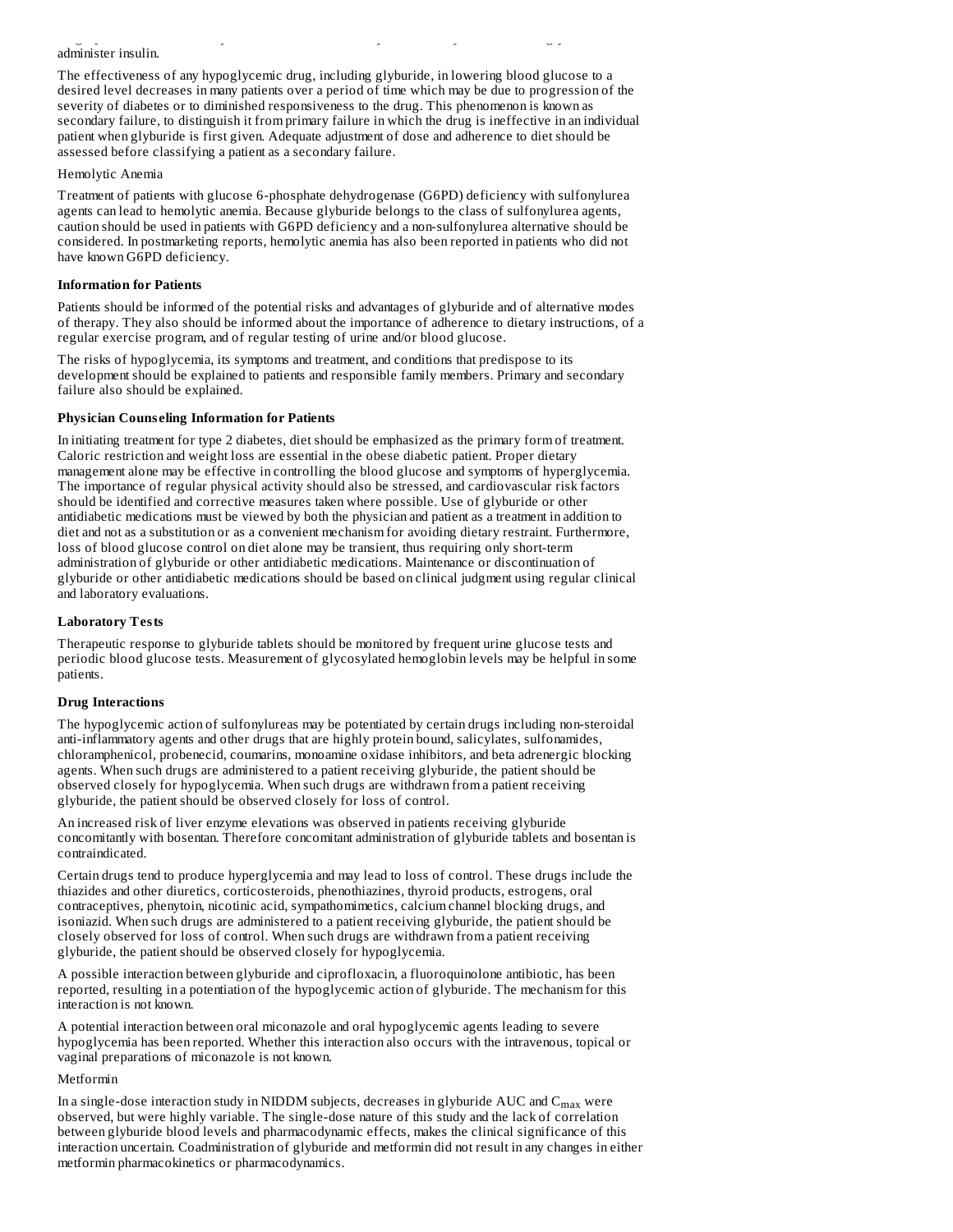# Colesevelam

Concomitant administration of colesevelam and glyburide resulted in reductions in glyburide AUC and  $\rm C_{max}$  of 32% and 47%, respectively. The reductions in glyburide AUC and  $\rm C_{max}$  were 20% and 15%, respectively when administered 1 hour before, and not significantly changed (-7% and 4%, respectively) when administered 4 hours before colesevelam.

## Topiramate

A drug-drug interaction study conducted in patients with type 2 diabetes evaluated the steady-state pharmacokinetics of glyburide (5 mg/day) alone and concomitantly with topiramate (150 mg/day). There was a 22% decrease in  $\rm{C_{max}}$  and a 25% reduction in  $\rm{AUC_{24}}$  for glyburide during topiramate administration. Systemic exposure (AUC) of the active metabolites, 4-trans-hydroxy-glyburide (M1) and 3-cishydroxyglyburide (M2), was also reduced by 13% and 15%, and  $\rm C_{max}$  was reduced by 18% and 25%, respectively. The steady-state pharmacokinetics of topiramate were unaffected by concomitant administration of glyburide.

## **Carcinogenesis, Mutagenesis, and Impairment of Fertility**

Studies in rats at doses up to 300 mg/kg/day for 18 months showed no carcinogenic effects. Glyburide is nonmutagenic when studied in the Salmonella microsome test (Ames test) and in the DNA damage/alkaline elution assay. No drug related effects were noted in any of the criteria evaluated in the two year oncogenicity study of glyburide in mice.

# **Pregnancy**

Teratogenic Effects

#### *Pregnancy category B*

Reproduction studies have been performed in rats and rabbits at doses up to 500 times the human dose and have revealed no evidence of impaired fertility or harm to the fetus due to glyburide. There are, however, no adequate and well controlled studies in pregnant women. Because animal reproduction studies are not always predictive of human response, this drug should be used during pregnancy only if clearly needed.

Because recent information suggests that abnormal blood glucose levels during pregnancy are associated with a higher incidence of congenital abnormalities, many experts recommend that insulin be used during pregnancy to maintain blood glucose as close to normal as possible.

#### Nonteratogenic Effects

Prolonged severe hypoglycemia (4 to 10 days) has been reported in neonates born to mothers who were receiving a sulfonylurea drug at the time of delivery. This has been reported more frequently with the use of agents with prolonged half-lives. If glyburide is used during pregnancy, it should be discontinued at least two weeks before the expected delivery date.

# **Nursing Mothers**

Although it is not known whether glyburide is excreted in human milk, some sulfonylurea drugs are known to be excreted in human milk. Because the potential for hypoglycemia in nursing infants may exist, a decision should be made whether to discontinue nursing or to discontinue the drug, taking into account the importance of the drug to the mother. If the drug is discontinued, and if diet alone is inadequate for controlling blood glucose, insulin therapy should be considered.

# **Pediatric Us e**

Safety and effectiveness in pediatric patients have not been established.

# **Geriatric Us e**

Elderly patients are particularly susceptible to the hypoglycemic action of glucose lowering drugs. Hypoglycemia may be difficult to recognize in the elderly (see **PRECAUTIONS**). The initial and maintenance dosing should be conservative to avoid hypoglycemic reactions (see **DOSAGE AND ADMINISTRATION**).

Elderly patients are prone to develop renal insufficiency, which may put them at risk of hypoglycemia. Dose selection should include assessment of renal function.

# **ADVERSE REACTIONS**

# **Hypoglycemia:** See **PRECAUTIONS** and **OVERDOSAGE**.

**Gastrointestinal Reactions:** Cholestatic jaundice and hepatitis may occur rarely which may progress to liver failure; glyburide tablets should be discontinued if this occurs.

Liver function abnormalities, including isolated transaminase elevations, have been reported.

Gastrointestinal disturbances, *e.g.*, nausea, epigastric fullness, and heartburn are the most common reactions, having occurred in 1.8% of treated patients during clinical trials. They tend to be dose related and may disappear when dosage is reduced.

**Dermatologic Reactions:** Allergic skin reactions, *e.g.*, pruritus, erythema, urticaria, and morbilliform or maculopapular eruptions occurred in 1.5% of treated patients during clinical trials. These may be transient and may disappear despite continued use of glyburide; if skin reactions persist, the drug should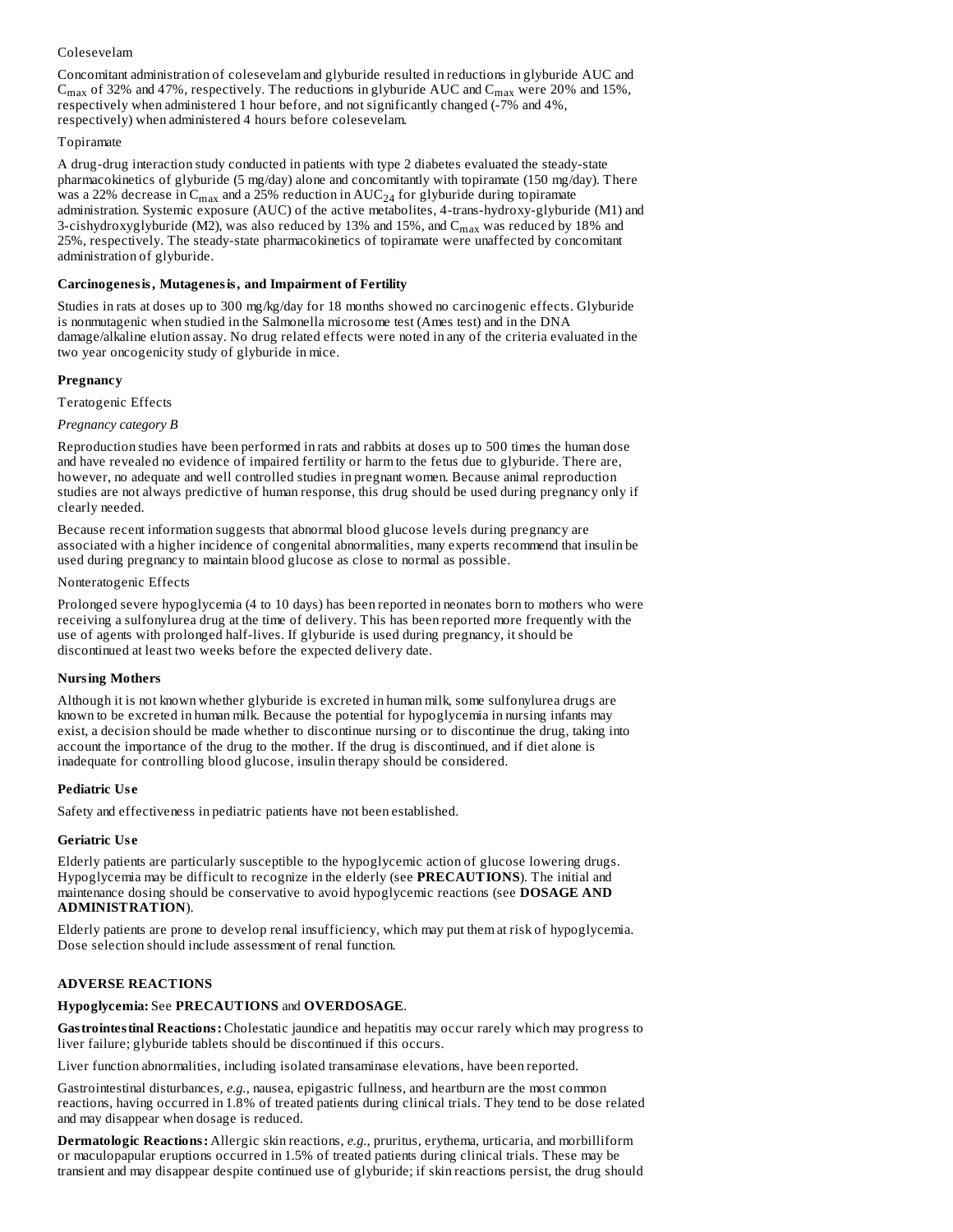be discontinued.

Porphyria cutanea tarda and photosensitivity reactions have been reported with sulfonylureas.

**Hematologic Reactions:** Leukopenia, agranulocytosis, thrombocytopenia, hemolytic anemia (see **PRECAUTIONS**), aplastic anemia, and pancytopenia have been reported with sulfonylureas.

**Metabolic Reactions:** Hepatic porphyria and disulfiram-like reactions have been reported with sulfonylureas; however, hepatic porphyria has not been reported with glyburide and disulfiram-like reactions have been reported very rarely.

Cases of hyponatremia have been reported with glyburide and all other sulfonylureas, most often in patients who are on other medications or have medical conditions known to cause hyponatremia or increase release of antidiuretic hormone. The syndrome of inappropriate antidiuretic hormone (SIADH) secretion has been reported with certain other sulfonylureas, and it has been suggested that these sulfonylureas may augment the peripheral (antidiuretic) action of ADH and/or increase release of ADH.

**Other Reactions:** Changes in accommodation and/or blurred vision have been reported with glyburide and other sulfonylureas. These are thought to be related to fluctuation in glucose levels.

In addition to dermatologic reactions, allergic reactions such as angioedema, arthralgia, myalgia and vasculitis have been reported.

# **OVERDOSAGE**

Overdosage of sulfonylureas, including glyburide tablets, can produce hypoglycemia. Mild hypoglycemic symptoms, without loss of consciousness or neurological findings, should be treated aggressively with oral glucose and adjustments in drug dosage and/or meal patterns. Close monitoring should continue until the physician is assured that the patient is out of danger. Severe hypoglycemic reactions with coma, seizure, or other neurological impairment occur infrequently, but constitute medical emergencies requiring immediate hospitalization. If hypoglycemic coma is diagnosed or suspected, the patient should be given a rapid intravenous injection of concentrated (50%) glucose solution. This should be followed by a continuous infusion of a more dilute (10%) glucose solution at a rate which will maintain the blood glucose at a level above 100 mg/dL. Patients should be closely monitored for a minimum of 24 to 48 hours, since hypoglycemia may recur after apparent clinical recovery.

# **DOSAGE AND ADMINISTRATION**

#### Patients should be retitrated when transferred from glyburide (micronized) tablets or other oral hypoglycemic agents (see PRECAUTIONS).

There is no fixed dosage regimen for the management of diabetes mellitus with glyburide tablets or any other hypoglycemic agent. In addition to the usual monitoring of urinary glucose, the patient's blood glucose must also be monitored periodically to determine the minimum effective dose for the patient; to detect primary failure, *i.e.*, inadequate lowering of blood glucose at the maximum recommended dose of medication; and to detect secondary failure, *i.e.*, loss of adequate blood glucose lowering response after an initial period of effectiveness. Glycosylated hemoglobin levels may also be of value in monitoring the patient's response to therapy.

Short-term administration of glyburide tablets may be sufficient during periods of transient loss of control in patients usually controlled well on diet.

# **Usual Starting Dos e**

The usual starting dose of glyburide tablets is 2.5 to 5 mg daily, administered with breakfast or the first main meal. Those patients who may be more sensitive to hypoglycemic drugs should be started at 1.25 mg daily. (See **PRECAUTIONS** section for patients at increased risk.) Failure to follow an appropriate dosage regimen may precipitate hypoglycemia. Patients who do not adhere to their prescribed dietary and drug regimen are more prone to exhibit unsatisfactory response to therapy.

Transfer From Other Hypoglycemic Therapy Patients Receiving Other Oral Antidiabetic Therapy

Transfer of patients from other oral antidiabetic regimens to glyburide tablets should be done conservatively and the initial daily dose should be 2.5 to 5 mg. When transferring patients from oral hypoglycemic agents other than chlorpropamide to glyburide tablets, no transition period and no initial or priming dose are necessary. When transferring patients from chlorpropamide, particular care should be exercised during the first two weeks because the prolonged retention of chlorpropamide in the body and subsequent overlapping drug effects may provoke hypoglycemia.

#### Patients Receiving Insulin

Some Type II diabetic patients being treated with insulin may respond satisfactorily to glyburide tablets. If the insulin dose is less than 20 units daily, substitution of glyburide tablets 2.5 to 5 mg as a single daily dose may be tried. If the insulin dose is between 20 and 40 units daily, the patient may be placed directly on glyburide tablets 5 mg daily as a single dose. If the insulin dose is more than 40 units daily, a transition period is required for conversion to glyburide tablets. In these patients, insulin dosage is decreased by 50% and glyburide tablets 5 mg daily is started. Please refer to **Titration to Maintenance Dos e** for further explanation.

#### Patients Receiving Colesevelam

When colesevelam is coadministered with glyburide, maximum plasma concentration and total exposure to glyburide is reduced. Therefore, glyburide tablets should be administered at least 4 hours prior to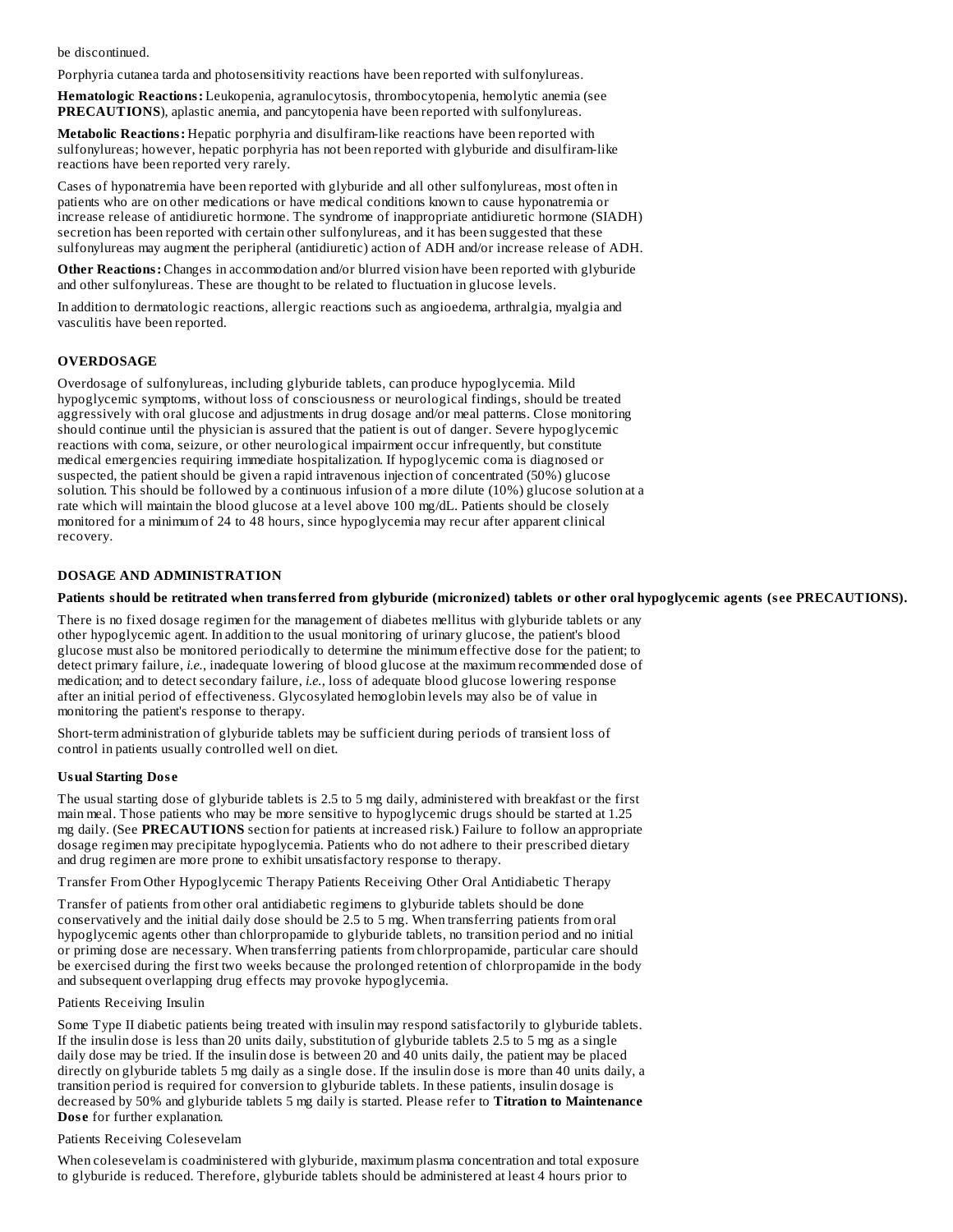colesevelam.

#### **Titration to Maintenance Dos e**

The usual maintenance dose is in the range of 1.25 to 20 mg daily, which may be given as a single dose or in divided doses (see **Dosage Interval**). Dosage increases should be made in increments of no more than 2.5 mg at weekly intervals based upon the patient's blood glucose response.

No exact dosage relationship exists between glyburide tablets and the other oral hypoglycemic agents. Although patients may be transferred from the maximum dose of other sulfonylureas, the maximum starting dose of 5 mg of glyburide tablets should be observed. A maintenance dose of 5 mg of glyburide tablets provides approximately the same degree of blood glucose control as 250 to 375 mg chlorpropamide, 250 to 375 mg tolazamide, 500 to 750 mg acetohexamide, or 1000 to 1500 mg tolbutamide.

When transferring patients receiving more than 40 units of insulin daily, they may be started on a daily dose of glyburide tablets 5 mg concomitantly with a 50% reduction in insulin dose. Progressive withdrawal of insulin and increase of glyburide tablets in increments of 1.25 to 2.5 mg every 2 to 10 days is then carried out. During this conversion period when both insulin and glyburide tablets are being used, hypoglycemia may rarely occur. During insulin withdrawal, patients should test their urine for glucose and acetone at least three times daily and report results to their physician. The appearance of persistent acetonuria with glycosuria indicates that the patient is a Type I diabetic who requires insulin therapy.

# Concomitant Glyburide and Metformin Therapy

Glyburide tablets should be added gradually to the dosing regimen of patients who have not responded to the maximum dose of metformin monotherapy after four weeks (see **Usual Starting Dos e** and **Titration to Maintenance Dos e**). Refer to metformin package insert.

With concomitant glyburide and metformin therapy, the desired control of blood glucose may be obtained by adjusting the dose of each drug. However, attempts should be made to identify the optimal dose of each drug needed to achieve this goal. With concomitant glyburide and metformin therapy, the risk of hypoglycemia associated with sulfonylurea therapy continues and may be increased. Appropriate precautions should be taken (see **PRECAUTIONS**).

#### **Maximum Dos e**

Daily doses of more than 20 mg are not recommended.

# **Dosage Interval**

Once-a-day therapy is usually satisfactory. Some patients, particularly those receiving more than 10 mg daily, may have a more satisfactory response with twice-a-day dosage.

# **Specific Patient Populations**

Glyburide is not recommended for use in pregnancy or for use in pediatric patients.

In elderly patients, debilitated or malnourished patients, and patients with impaired renal or hepatic function, the initial and maintenance dosing should be conservative to avoid hypoglycemic reactions (see **PRECAUTIONS**).

# **HOW SUPPLIED**

Glyburide Tablets USP, 1.25 mg are white to off-white colored, round shaped, biconvex, uncoated tablets debossed with '656' on one side and breakline on the other side and are supplied as follows:

NDC 68382-656-06 in bottles of 30 tablets

NDC 68382-656-16 in bottles of 90 tablets

NDC 68382-656-01 in bottles of 100 tablets

NDC 68382-656-05 in bottles of 500 tablets

NDC 68382-656-10 in bottles of 1000 tablets

NDC 68382-656-77 in unit-dose blister cartons of 100 (10 x 10) unit-dose tablets

Glyburide Tablets USP, 2.5 mg are light yellow to yellow colored, may be spotted, round shaped, biconvex, uncoated tablets, debossed with "657" on one side and breakline on the other side and are supplied as follows:

NDC 68382-657-06 in bottles of 30 tablets

NDC 68382-657-16 in bottles of 90 tablets

NDC 68382-657-01 in bottles of 100 tablets

NDC 68382-657-05 in bottles of 500 tablets

NDC 68382-657-10 in bottles of 1000 tablets

NDC 68382-657-77 in unit-dose blister cartons of 100 (10 x 10) unit-dose tablets

Glyburide Tablets USP, 5 mg are light green colored, may be spotted, round shaped, biconvex, uncoated tablets, debossed with "658" on one side and breakline on the other side and are supplied as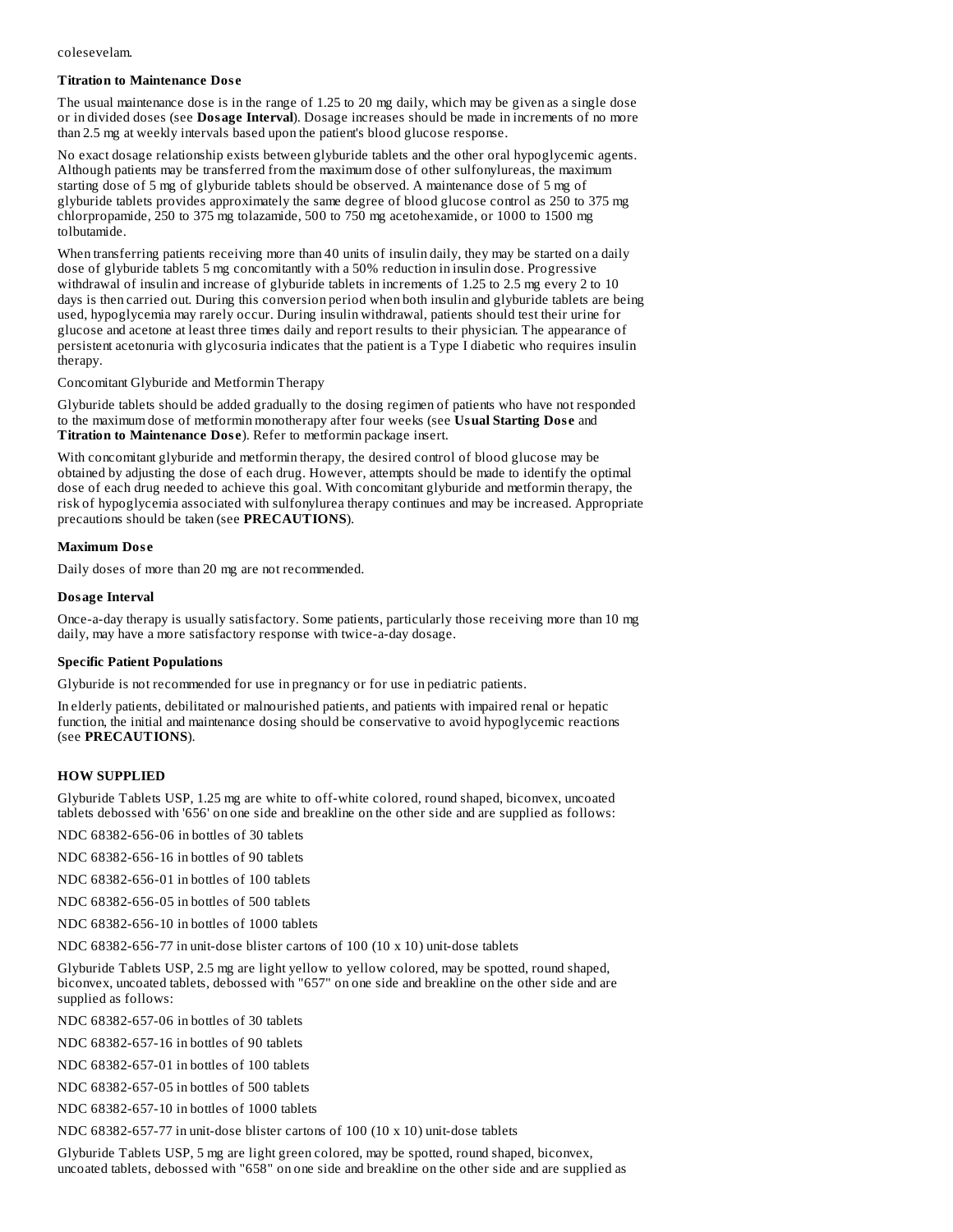follows: NDC 68382-658-06 in bottles of 30 tablets NDC 68382-658-16 in bottles of 90 tablets NDC 68382-658-01 in bottles of 100 tablets NDC 68382-658-05 in bottles of 500 tablets NDC 68382-658-10 in bottles of 1000 tablets NDC 68382-658-77 in unit-dose blister cartons of 100 (10 x 10) unit-dose tablets **Storage** Store at 20° to 25°C (68° to 77°F) [See USP Controlled Room Temperature]**.** Dispense in a tight container (USP). **KEEP THIS AND ALL DRUGS OUT OF THE REACH OF CHILDREN. Call your doctor for medical advice about side effects. You may report side effects to FDA at 1- 800-FDA-1088. Manufactured by:** Cadila Healthcare Ltd. Baddi, India **Distributed by: Zydus Pharmaceuticals USA Inc.** Pennington, NJ 08534 Rev.: 05/16 Revision Date: 02/05/2016

# **PACKAGE LABEL.PRINCIPAL DISPLAY PANEL**

NDC 68382-656-01 in bottles of 100 tablets Glyburide Tablets USP, 1.25 mg 100 Tablets Zydus Rx only



NDC 68382-657-01 in bottles of 100 tablets Glyburide Tablets USP, 2.5 mg 100 Tablets

Zydus

Rx only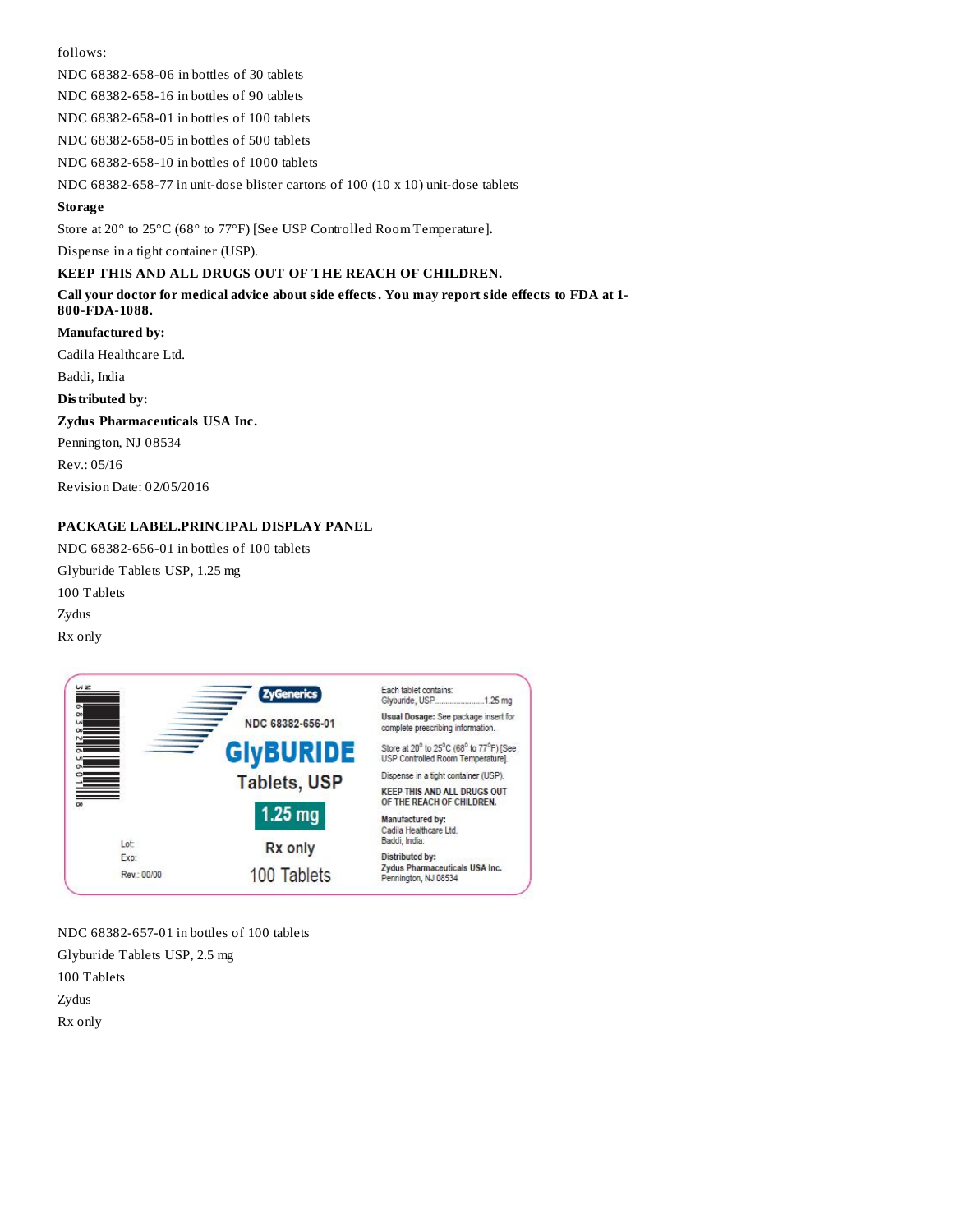

NDC 68382-658-01 in bottles of 100 tablets Glyburide Tablets USP, 5 mg 100 Tablets Zydus

Rx only



# **GLYBURIDE** glyburide tablet **Product Information Product T ype** HUMAN PRESCRIPTION DRUG **Ite m Code (Source )** NDC:6 8 38 2-6 56 **Route of Administration** ORAL **Active Ingredient/Active Moiety Ingredient Name Basis** of Strength **Strength GLYBURIDE** (UNII: SX6K58TVWC) (GLYBURIDE - UNII:SX6K58TVWC) GLYBURIDE 1.25 mg **Inactive Ingredients Ingredient Name Strength CALCIUM CARBONATE** (UNII: H0G9 379 FGK) **CELLULOSE, MICROCRYSTALLINE** (UNII: OP1R32D6 1U) **DIBASIC CALCIUM PHOSPHATE DIHYDRATE** (UNII: O7TSZ9 7GEP) **MAGNESIUM STEARATE** (UNII: 70 0 9 7M6 I30 ) **POVIDONE K3 0** (UNII: U725QWY32X) **SODIUM STARCH GLYCOLATE TYPE A POTATO** (UNII: 58 56 J3G2A2) **STARCH, CORN** (UNII: O8 232NY3SJ) **Product Characteristics Color WHITE** (white to off-white) **Score 2** pieces **Shape** ROUND **Siz e** 7mm **Flavor Imprint Code** 6 56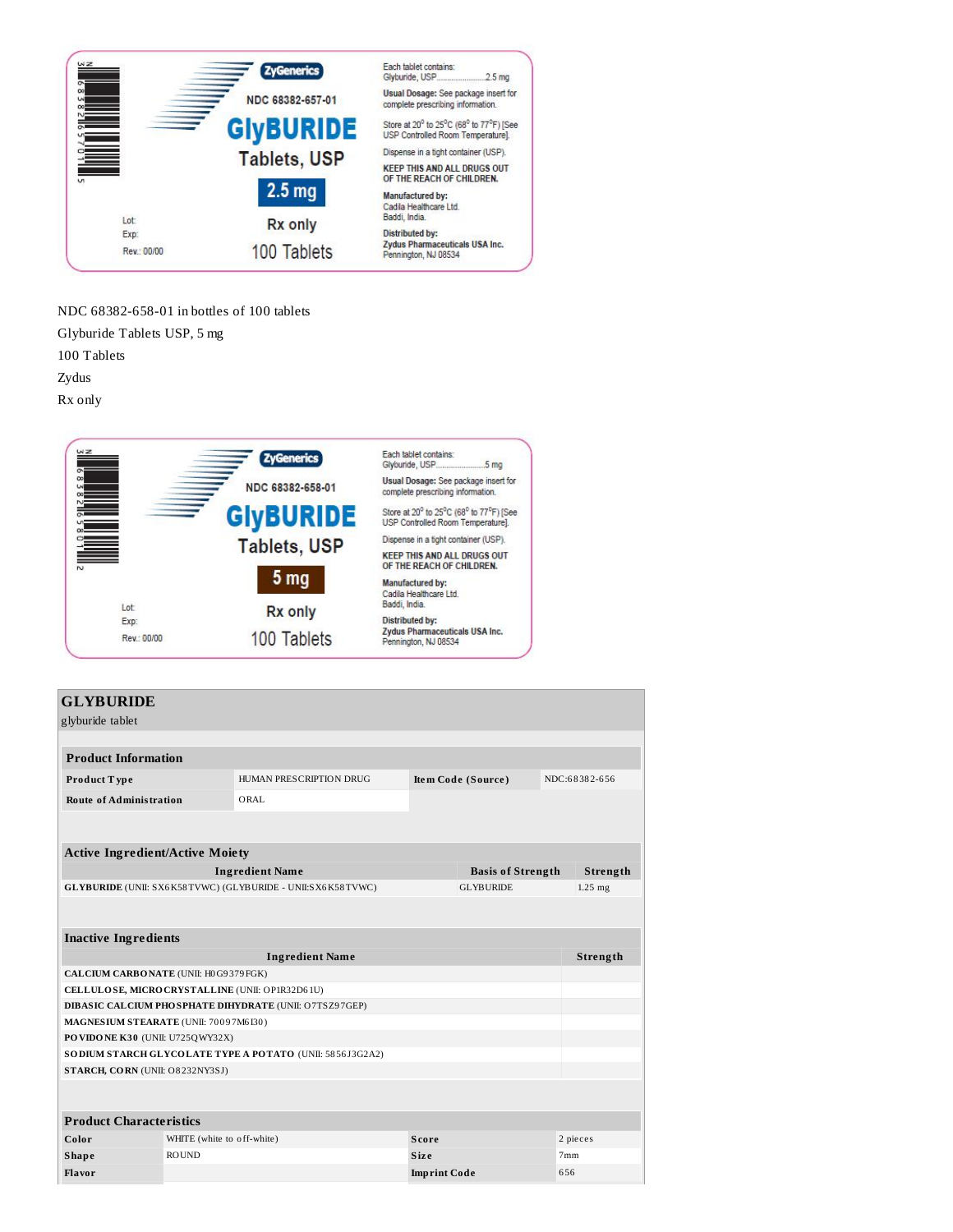| <b>Packaging</b><br>#<br><b>Item Code</b>                                                                                                                                                                                                                                                                                                                                            |                                 | <b>Package Description</b>                                                                                                                      |            | <b>Marketing Start Date Marketing End Date</b> |  |                           |  |
|--------------------------------------------------------------------------------------------------------------------------------------------------------------------------------------------------------------------------------------------------------------------------------------------------------------------------------------------------------------------------------------|---------------------------------|-------------------------------------------------------------------------------------------------------------------------------------------------|------------|------------------------------------------------|--|---------------------------|--|
| NDC:68382-656-                                                                                                                                                                                                                                                                                                                                                                       |                                 |                                                                                                                                                 |            |                                                |  |                           |  |
| $\mathbf 1$<br>06                                                                                                                                                                                                                                                                                                                                                                    |                                 | 30 in 1 BOTTLE; Type 0: Not a Combination Product                                                                                               |            | 06/02/2016                                     |  |                           |  |
|                                                                                                                                                                                                                                                                                                                                                                                      |                                 | 2 NDC:68382-656-16 90 in 1 BOTTLE; Type 0: Not a Combination Product                                                                            |            | 06/02/2016                                     |  |                           |  |
|                                                                                                                                                                                                                                                                                                                                                                                      |                                 | 3 NDC:68382-656-01 100 in 1 BOTTLE; Type 0: Not a Combination Product                                                                           | 06/02/2016 |                                                |  |                           |  |
|                                                                                                                                                                                                                                                                                                                                                                                      |                                 | 4 NDC:68382-656-05 500 in 1 BOTTLE; Type 0: Not a Combination Product<br>5 NDC:68382-656-10 1000 in 1 BOTTLE; Type 0: Not a Combination Product |            | 06/02/2016<br>06/02/2016                       |  |                           |  |
|                                                                                                                                                                                                                                                                                                                                                                                      |                                 |                                                                                                                                                 |            | 06/02/2016                                     |  |                           |  |
| 6 NDC:68382-656-77 10 in 1 CARTON<br>10 in 1 BLISTER PACK; Type 0: Not a Combination<br>6 NDC:68382-656-30                                                                                                                                                                                                                                                                           |                                 |                                                                                                                                                 |            |                                                |  |                           |  |
|                                                                                                                                                                                                                                                                                                                                                                                      | Product                         |                                                                                                                                                 |            |                                                |  |                           |  |
| <b>Marketing Information</b>                                                                                                                                                                                                                                                                                                                                                         |                                 |                                                                                                                                                 |            |                                                |  |                           |  |
| <b>Marketing Category</b>                                                                                                                                                                                                                                                                                                                                                            |                                 | <b>Application Number or Monograph Citation</b>                                                                                                 |            | <b>Marketing Start Date</b>                    |  | <b>Marketing End Date</b> |  |
| <b>ANDA</b>                                                                                                                                                                                                                                                                                                                                                                          | ANDA206749                      |                                                                                                                                                 |            | 06/02/2016                                     |  |                           |  |
| <b>GLYBURIDE</b><br>glyburide tablet                                                                                                                                                                                                                                                                                                                                                 |                                 |                                                                                                                                                 |            |                                                |  |                           |  |
| <b>Product Information</b>                                                                                                                                                                                                                                                                                                                                                           |                                 |                                                                                                                                                 |            |                                                |  |                           |  |
| Product Type                                                                                                                                                                                                                                                                                                                                                                         |                                 | HUMAN PRESCRIPTION DRUG                                                                                                                         |            | Item Code (Source)                             |  | NDC:68382-657             |  |
| <b>Route of Administration</b>                                                                                                                                                                                                                                                                                                                                                       |                                 | ORAL                                                                                                                                            |            |                                                |  |                           |  |
|                                                                                                                                                                                                                                                                                                                                                                                      |                                 |                                                                                                                                                 |            |                                                |  |                           |  |
| <b>Active Ingredient/Active Moiety</b>                                                                                                                                                                                                                                                                                                                                               |                                 | <b>Ingredient Name</b>                                                                                                                          |            | <b>Basis of Strength</b>                       |  | Strength                  |  |
|                                                                                                                                                                                                                                                                                                                                                                                      |                                 | GLYBURIDE (UNII: SX6K58TVWC) (GLYBURIDE - UNII:SX6K58TVWC)                                                                                      |            | <b>GLYBURIDE</b>                               |  | 2.5 <sub>mg</sub>         |  |
| <b>Inactive Ingredients</b>                                                                                                                                                                                                                                                                                                                                                          |                                 |                                                                                                                                                 |            |                                                |  |                           |  |
|                                                                                                                                                                                                                                                                                                                                                                                      |                                 |                                                                                                                                                 |            |                                                |  |                           |  |
|                                                                                                                                                                                                                                                                                                                                                                                      |                                 | <b>Ingredient Name</b>                                                                                                                          |            |                                                |  | Strength                  |  |
|                                                                                                                                                                                                                                                                                                                                                                                      |                                 |                                                                                                                                                 |            |                                                |  |                           |  |
|                                                                                                                                                                                                                                                                                                                                                                                      |                                 |                                                                                                                                                 |            |                                                |  |                           |  |
|                                                                                                                                                                                                                                                                                                                                                                                      |                                 |                                                                                                                                                 |            |                                                |  |                           |  |
|                                                                                                                                                                                                                                                                                                                                                                                      |                                 | <b>DIBASIC CALCIUM PHO SPHATE DIHYDRATE (UNII: O7TSZ97GEP)</b>                                                                                  |            |                                                |  |                           |  |
|                                                                                                                                                                                                                                                                                                                                                                                      |                                 |                                                                                                                                                 |            |                                                |  |                           |  |
|                                                                                                                                                                                                                                                                                                                                                                                      |                                 |                                                                                                                                                 |            |                                                |  |                           |  |
|                                                                                                                                                                                                                                                                                                                                                                                      |                                 | SODIUM STARCH GLYCOLATE TYPE A POTATO (UNII: 5856J3G2A2)                                                                                        |            |                                                |  |                           |  |
|                                                                                                                                                                                                                                                                                                                                                                                      |                                 |                                                                                                                                                 |            |                                                |  |                           |  |
|                                                                                                                                                                                                                                                                                                                                                                                      |                                 |                                                                                                                                                 |            |                                                |  |                           |  |
|                                                                                                                                                                                                                                                                                                                                                                                      |                                 |                                                                                                                                                 |            |                                                |  |                           |  |
|                                                                                                                                                                                                                                                                                                                                                                                      |                                 |                                                                                                                                                 |            |                                                |  |                           |  |
|                                                                                                                                                                                                                                                                                                                                                                                      | YELLOW (light yellow to yellow) |                                                                                                                                                 |            | Score                                          |  | 2 pieces                  |  |
|                                                                                                                                                                                                                                                                                                                                                                                      | <b>ROUND</b>                    |                                                                                                                                                 |            | Size                                           |  | 7mm                       |  |
|                                                                                                                                                                                                                                                                                                                                                                                      |                                 |                                                                                                                                                 |            | <b>Imprint Code</b>                            |  | 657                       |  |
|                                                                                                                                                                                                                                                                                                                                                                                      |                                 |                                                                                                                                                 |            |                                                |  |                           |  |
| CALCIUM CARBONATE (UNII: H0G9379FGK)<br>CELLULOSE, MICRO CRYSTALLINE (UNII: OP1R32D61U)<br>D&C YELLOW NO. 10 (UNII: 35SW5USQ3G)<br>FD&C YELLOW NO. 6 (UNII: H77VE193A8)<br>MAGNESIUM STEARATE (UNII: 70097M6I30)<br>POVIDONE K30 (UNII: U725QWY32X)<br>STARCH, CORN (UNII: O8232NY3SJ)<br><b>Product Characteristics</b><br>Color<br>Shape<br><b>Flavor</b><br>Contains<br>Packaging |                                 |                                                                                                                                                 |            |                                                |  |                           |  |
| <b>Item Code</b>                                                                                                                                                                                                                                                                                                                                                                     |                                 | <b>Package Description</b>                                                                                                                      |            | <b>Marketing Start Date Marketing End Date</b> |  |                           |  |
| NDC:68382-657-                                                                                                                                                                                                                                                                                                                                                                       |                                 | 30 in 1 BOTTLE; Type 0: Not a Combination Product                                                                                               |            | 06/02/2016                                     |  |                           |  |
| 06                                                                                                                                                                                                                                                                                                                                                                                   |                                 |                                                                                                                                                 |            |                                                |  |                           |  |
|                                                                                                                                                                                                                                                                                                                                                                                      |                                 | 2 NDC:68382-657-16 90 in 1 BOTTLE; Type 0: Not a Combination Product                                                                            |            | 06/02/2016                                     |  |                           |  |
|                                                                                                                                                                                                                                                                                                                                                                                      |                                 | 3 NDC:68382-657-01 100 in 1 BOTTLE; Type 0: Not a Combination Product                                                                           |            | 06/02/2016<br>06/02/2016                       |  |                           |  |
|                                                                                                                                                                                                                                                                                                                                                                                      |                                 | 4 NDC:68382-657-05 500 in 1 BOTTLE; Type 0: Not a Combination Product<br>5 NDC:68382-657-10 1000 in 1 BOTTLE; Type 0: Not a Combination Product |            | 06/02/2016                                     |  |                           |  |
|                                                                                                                                                                                                                                                                                                                                                                                      |                                 |                                                                                                                                                 |            | 06/02/2016                                     |  |                           |  |
| #<br>$\mathbf 1$<br>6 NDC:68382-657-77 10 in 1 CARTON<br>6 NDC:68382-657-30                                                                                                                                                                                                                                                                                                          | Product                         | 10 in 1 BLISTER PACK; Type 0: Not a Combination                                                                                                 |            |                                                |  |                           |  |